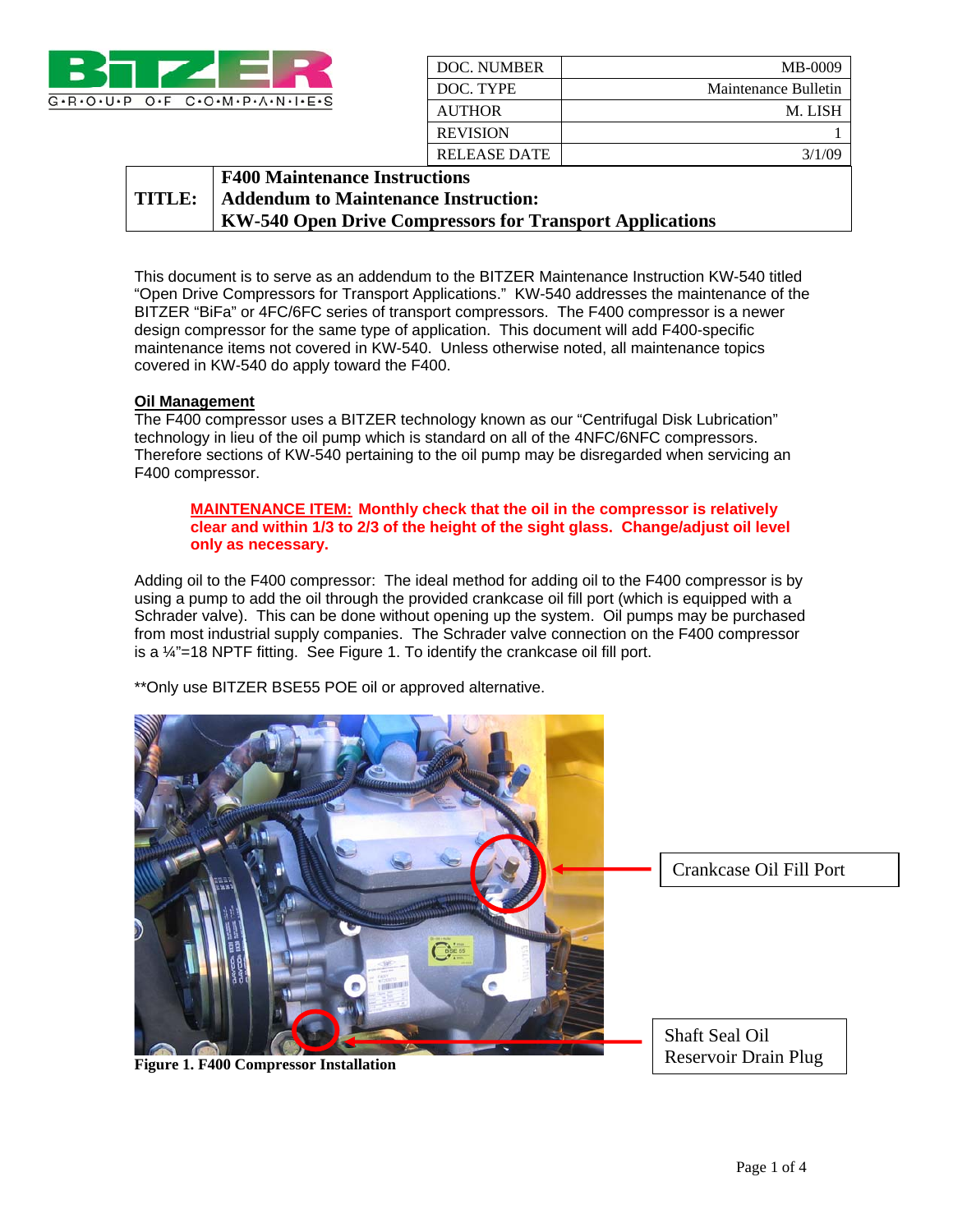

| DOC. NUMBER     | MB-0009              |
|-----------------|----------------------|
| DOC. TYPE       | Maintenance Bulletin |
| <b>AUTHOR</b>   | M. LISH              |
| <b>REVISION</b> |                      |
| RELEASE DATE    | 3/1/00               |

#### **TITLE: F400 Maintenance Instructions Addendum to Maintenance Instruction: KW-540 Open Drive Compressors for Transport Applications**

## **Shaft Seal & Oil Seepage**

The shaft seal of the F400 compressor fundamentally functions and serves the same purpose as the shaft seal of the 4FC/6FC series compressor. Detailed installation and service instructions for handling the F400 shaft seal is located in its own maintenance document: KW-571-x.

All shaft seals of all brand compressors are designed to slowly seep oil. This slow seeping of oil is necessary in order to lubricate the shaft seal properly and to prevent its dry operation and resulting failure.

The method by which the oil that seeps through the shaft seal for lubrication purposes is captured is different between the Bitzer 4NFC/6NFC and the F400 compressors. The 4NFC/6NFC Series uses a felt bandage to absorb this oil. Rather than the felt band, the F400 uses an integrated oil reservoir to capture this oil. This reservoir is NOT connected to the crankcase and is thus under only atmospheric pressure. It must be periodically drained however. If it is not properly drained it can result in improper operation of the shaft seal.

**MAINTENANCE ITEM: Every 6 months, open the shaft seal oil reservoir drain plug as shown in Figure 1, and capture the oil. The oil should be relatively clear. If it is not, diagnose the cause. Replace any oil in the crankcase if the level drops below 1/3 of the sight glass after 10 minutes of run time.** 

**IMPORTANT NOTE: DO NOT USE PAG OIL IN ANY BITZER COMPRESSOR. PAG oil is only intended for use in systems using certain "automotive" style compressors. Use of incorrect oil will cause failure. Only BITZER BSE55 or approved alternative oil may be used.** 

When replacing a shaft seal it is critically important to handle the seal with extreme caution. Even a fingernail scratch can cause a seal to leak at a higher than normal rate. We at BITZER recommend wearing rubber gloves when handling and installing new shaft seals.

### **Clutch Related**

All F400 clutches are "body mounted" clutches. This means that the force from the belt is transmitted to the body of the compressor, rather than on the shaft and its supporting bearings. The servicing of a body-mounted clutch involves the critical task of adjusting the air gap. A proper "feeler gauge" must be used during service.



**IMPORTANT NOTE: When servicing the clutch, it is critical that the correct installation & maintenance instructions be** 

**followed. BITZER uses 2 different manufacturers for our clutches. There should be a model number or series label on the clutch pulley. It will have a part number beginning with the following digits or a series label of one of the following: "KK45" or "LA400.1" or "LA400.2." These labels will correspond to the cover of the clutch installation/maintenance instructions. If in doubt or the clutch is not labeled, contact Bitzer or your A/C System provider for the proper instructions.**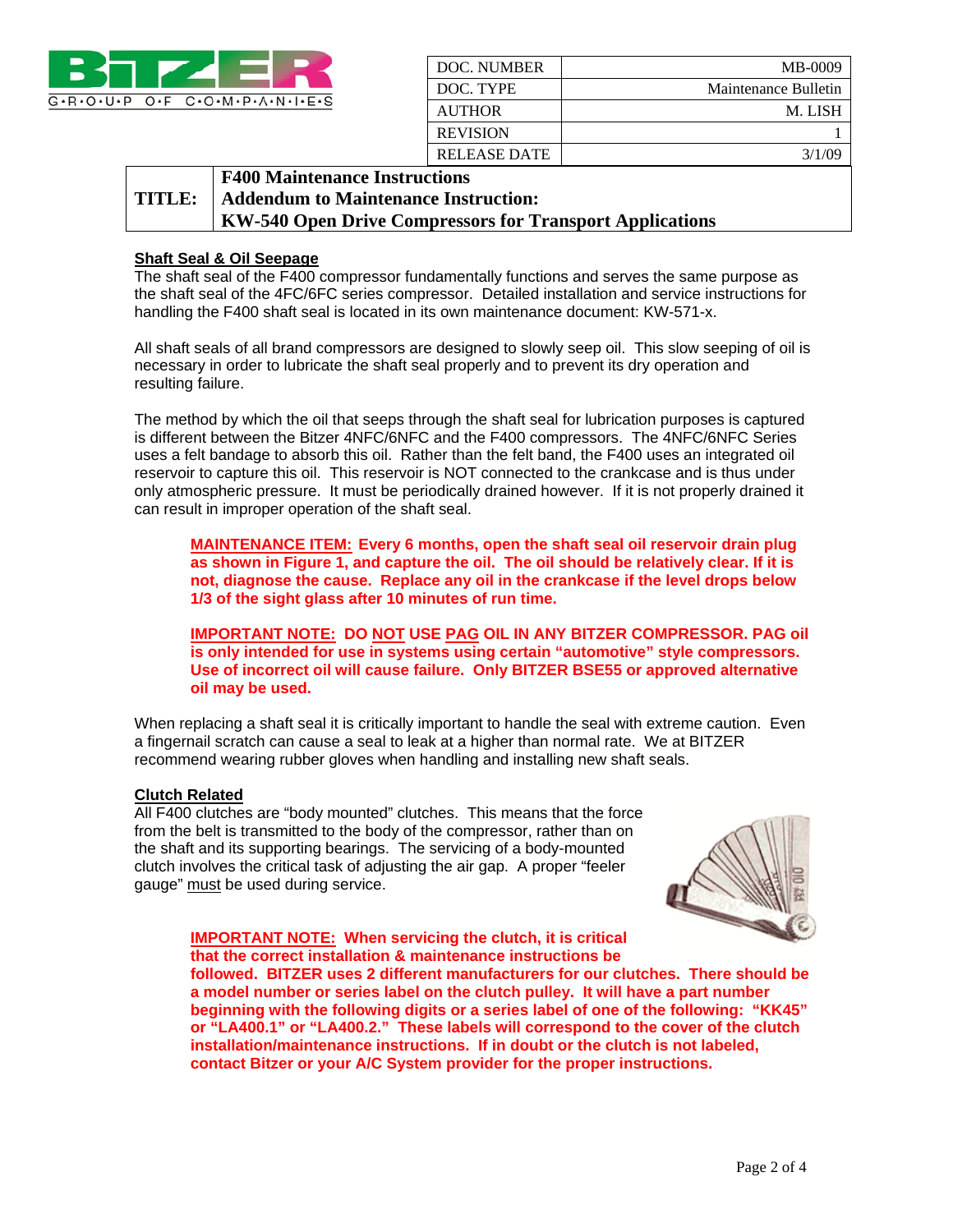

| DOC. NUMBER     | MB-0009              |
|-----------------|----------------------|
| DOC. TYPE       | Maintenance Bulletin |
| <b>AUTHOR</b>   | M. LISH              |
| <b>REVISION</b> |                      |
| RELEASE DATE    | 3/1/09               |

### **TITLE: F400 Maintenance Instructions**

# **Addendum to Maintenance Instruction:**

**KW-540 Open Drive Compressors for Transport Applications** 

**IMPORTANT NOTE: When servicing the clutch, it is critical that the provided installation & maintenance instructions be followed. The most important aspect of properly replacing or servicing a clutch is the proper adjustment of the clutch air gap. Air gap specifications vary between clutch makers and models. A gap that is out of the specified range will cause failure of the clutch.** 

**IMPORTANT NOTE: In addition to out of spec air gaps, low voltage is a leading cause of clutch failure. In most cases of improper clutch operation, the voltage should be one of the first items checked during diagnosis.** 

Following is a clutch troubleshooting guide and correction matrix:

| <b>Symptom</b>                                   | <b>Possible Cause</b>                                   | <b>Corrective Action</b>                     |
|--------------------------------------------------|---------------------------------------------------------|----------------------------------------------|
| Clutch does not close and<br>there is no current | Intermittent contact in the plug                        | Check plug                                   |
|                                                  | Contact eroded                                          | Clean contact                                |
|                                                  | Connection cable defect                                 | Repair cable, replace coil                   |
|                                                  | Short-circuit in the coil                               | Replace coil                                 |
| Clutch does not close but is                     | Insufficient supply voltage                             | Check supply from                            |
| receiving proper current                         |                                                         | alternator/source                            |
|                                                  | Impurities in friction gap<br>(foreign matter)          | Disassemble clutch, clean, and<br>reassemble |
|                                                  | Snap ring missing/improperly                            | Install snap ring, verify proper             |
|                                                  | installed                                               | operation                                    |
| Clutch slips when turned on                      | Insufficient supply voltage                             | Check supply from                            |
|                                                  |                                                         | alternator/source                            |
|                                                  | Friction surface polluted by                            | Disassemble clutch, clean                    |
|                                                  | small amounts of grease/oil                             | friction surface with alcohol,               |
|                                                  |                                                         | reassemble                                   |
|                                                  | Heat penetration in the clutch                          | Disassemble clutch, clean                    |
|                                                  | by slipping belts, thus grease                          | friction surface and/or replace              |
|                                                  | penetration in the bearing or<br>overheating the clutch | damaged components.<br>Reassemble and assure |
|                                                  |                                                         | correct belt tension                         |
|                                                  | Incorrect distance between coil                         | Disassemble and inspect the                  |
|                                                  | and rotor (not aligned/installed                        | seating/installation of the                  |
|                                                  | properly)                                               | clutch and the coil                          |
|                                                  | Clutch worn, working gap is                             | Replace clutch                               |
|                                                  | too big                                                 |                                              |
| Clutch does not open                             | Voltage supply not completely                           | Check circuit element for                    |
| immediately when turned off                      | interrupted                                             | switching the coil ON/OFF and                |
| (sticks), shrieking noise                        |                                                         | replace if necessary                         |
| Clutch does not open and                         | Clutch word and friction                                | Replace clutch                               |
| voltage is proper                                | surfaces welded to each other                           |                                              |
| Permanent grinding noise                         | Coil not correctly centered or                          | Check coil, tighten bolts,                   |
|                                                  | not firmly tightened                                    | and/or replace if damaged.                   |
|                                                  |                                                         | Disassemble and check clutch                 |